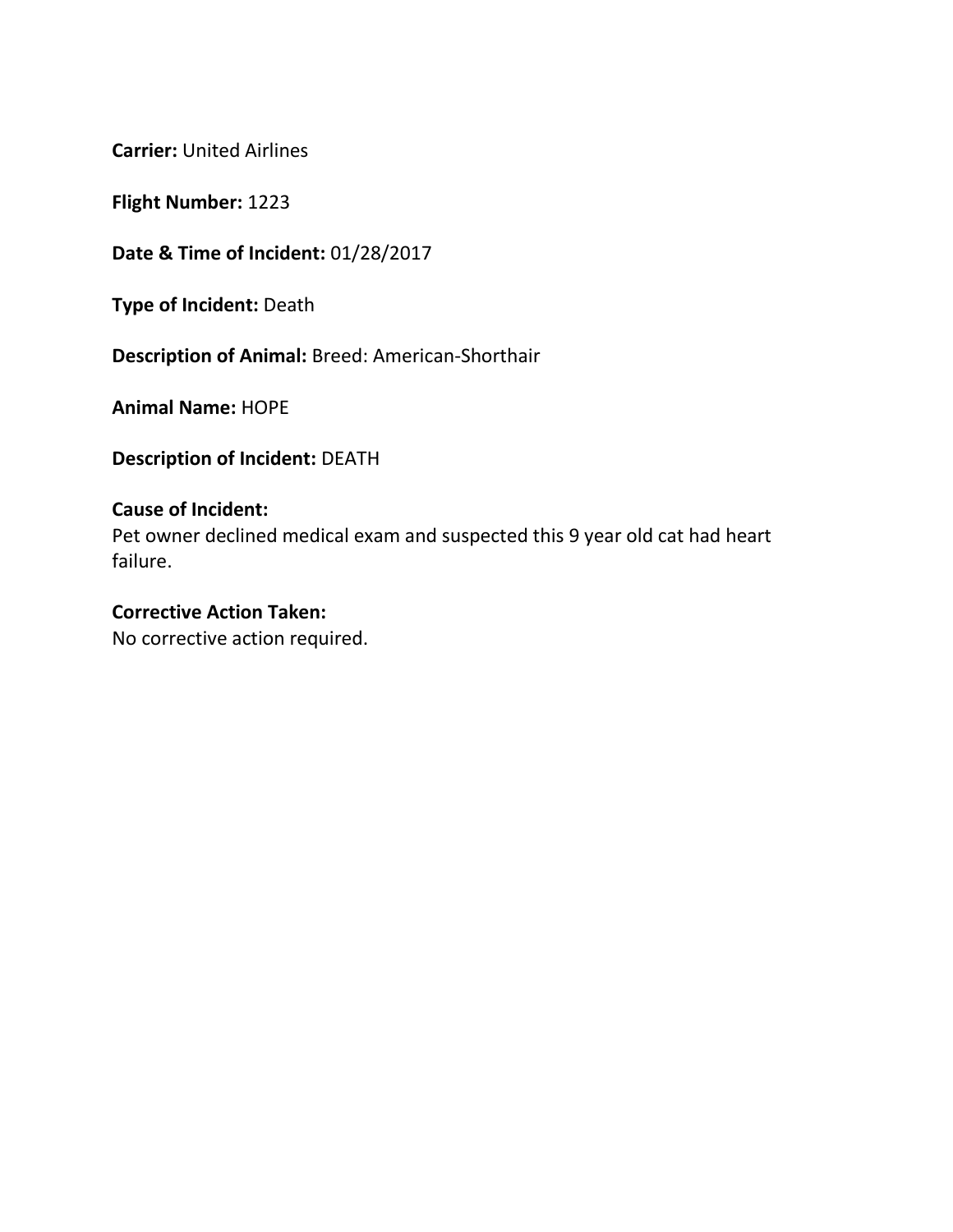**Flight Number:** 252

**Date & Time of Incident:** 01/06/2017

**Type of Incident:** Injury

**Description of Animal:** Breed: Mastiff

**Animal Name:** SHYLA

**Description of Incident:** INJURY

#### **Cause of Incident:**

While being removed from the aircraft, the pet carrier fell approximately 2 feet to the ground.

## **Corrective Action Taken:**

Reviewed standard operating procedure with ramp personnel to prevent recurrence.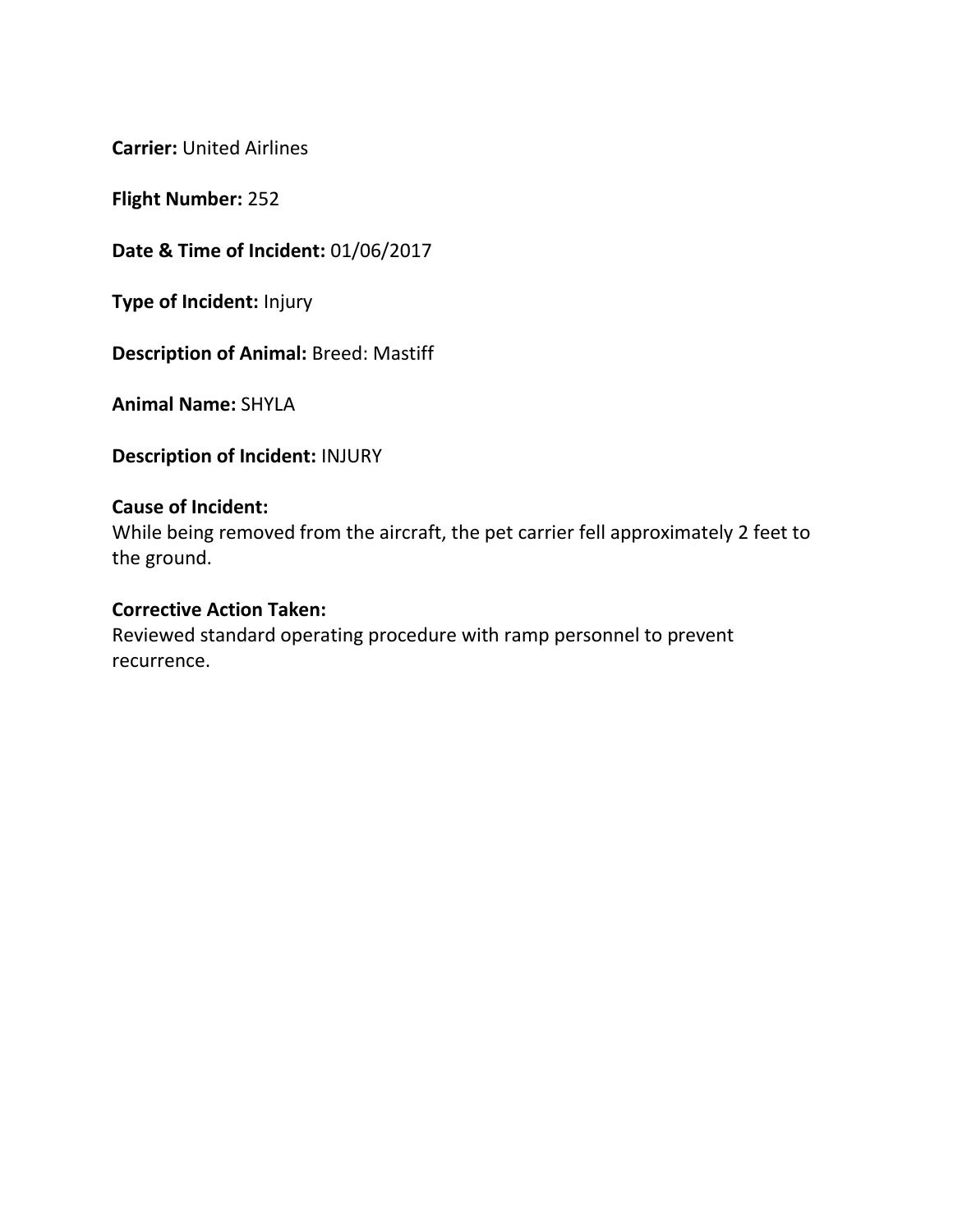**Flight Number:** 1232

**Date & Time of Incident:** 01/12/2017

**Type of Incident:** Death

**Description of Animal:** Breed: Other

**Animal Name:**

**Description of Incident:** 2 Geckos were discovered deceased upon arrival at RDU.

**Cause of Incident:** Cause of death is undetermined. No medical exam was performed.

**Corrective Action Taken:** No corrective action required.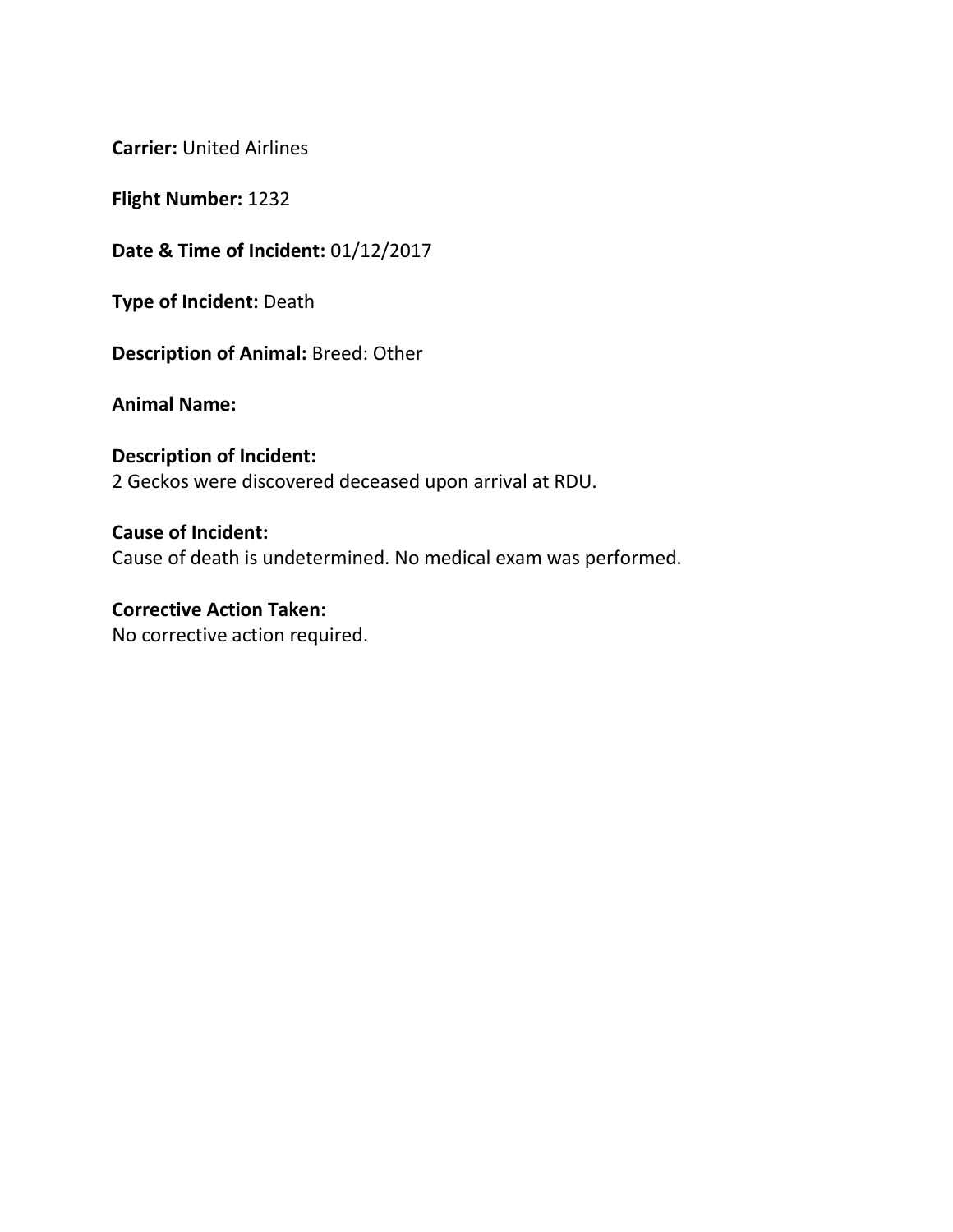**Flight Number:** 813

**Date & Time of Incident:** 01/16/2017

**Type of Incident:** Injury

**Description of Animal:** Breed: Other

**Animal Name:** LIBBY

**Description of Incident:** INJURY

**Cause of Incident:** Dog clawed at shipping container while in transit, causing injury to its paw

**Corrective Action Taken:** No corrective action required. Injury was self inflicted